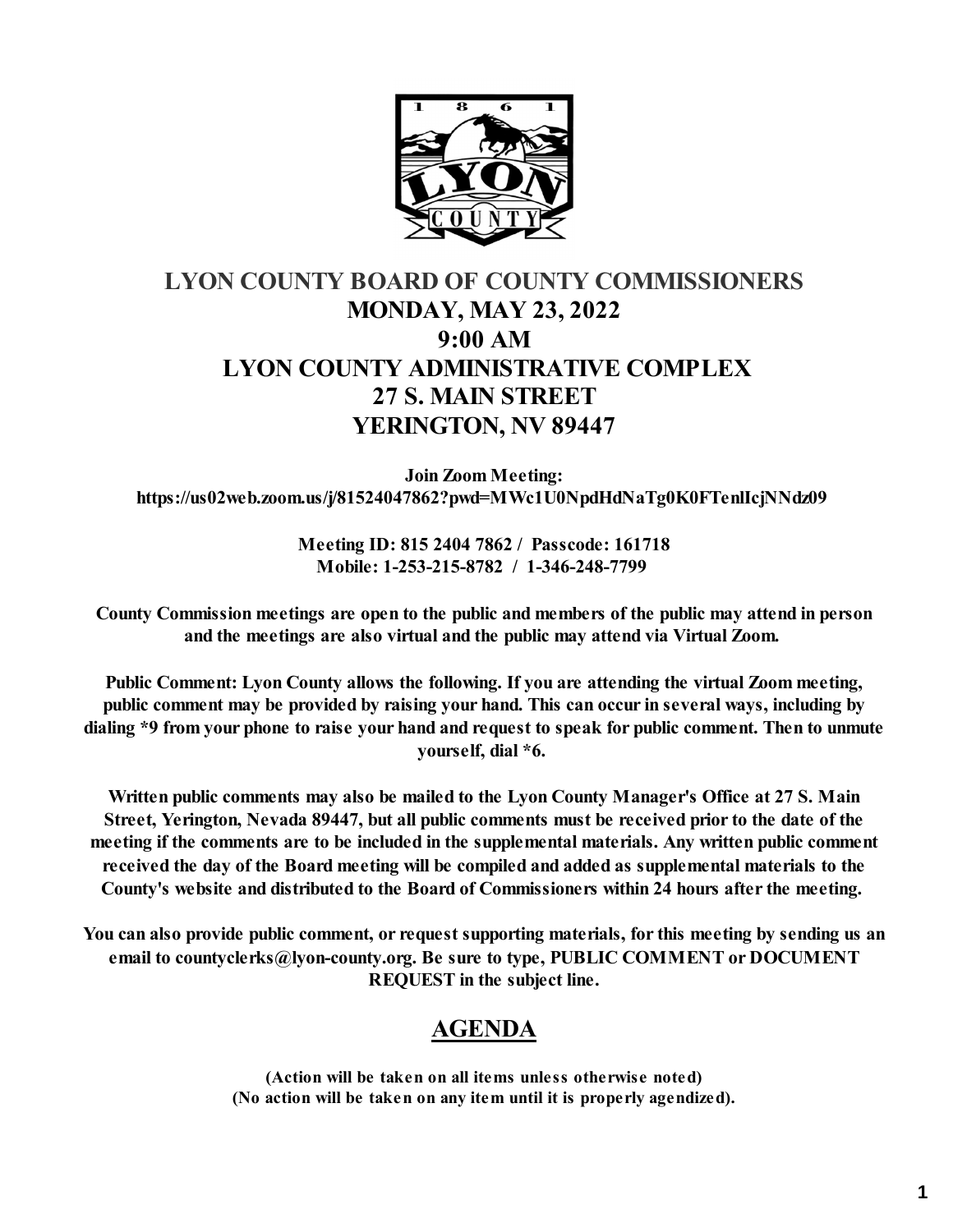**To avoid meeting disruptions, please place cell phones and beepers in the silent mode or turn them off during the meeting.**

**The Board reserves the right to take items in a different order to accomplish business in the most efficient manner. Items may be combined for consideration and items may be pulled or removed from the agenda at anytime.** 

**Restrictions on comments by the general public: Any such restrictions must be reasonable and may restrict the time, place and manner of the comments, but may not restrict comments based upon viewpoint.**

 **BOARD OF COMMISSIONERS SPECIAL MEETING** - *All or some Board of Commission Members may elect to call-in to this meeting The public can access this meeting at the above address.*

### **1. Roll Call**

#### **2. Pledge of Allegiance**

**3. Public Participation (no action will be taken on any item until it is properly agendized)** - *It is anticipated that public participation will be held at this time, though it may be returned to at any time during the agenda. Citizens wishing to speak during public participation are asked to state their name for the record and will be limited to 3 minutes. The Board will conduct public comment after discussion of each agenda action item, but before the Board takes any action.*

#### **4. For Possible Action: Review and adoption of agenda**

#### **5. County Manager**

- 5.a. For Possible Action: Discussion and possible revision on allocation of American Rescue Plan Act funding and budget.
	- [Total ARPA Allocations](https://legistarweb-production.s3.amazonaws.com/uploads/attachment/pdf/1383340/ARPA_Allocations.pdf)
	- [ARPA Allocations 4-14-2022](https://legistarweb-production.s3.amazonaws.com/uploads/attachment/pdf/1383341/ARPA_Allocations_as_of_4-14-2022.pdf)

#### **6. Commissioner Comments**

**7. Public Participation (no action will be taken on any item until it is properly agendized)** - *It is anticipated that public participation will be held at this time, though it may be returned to at any time during the agenda. Citizens wishing to speak during public participation are asked to state their name for the record and will be limited to 3 minutes. The Board will conduct public comment after discussion of each agenda action item, but before the Board takes any action.*

#### **8. Adjourn**

**This agenda has been posted in accordance with the open meeting law at the Lyon County Administrative Complex.**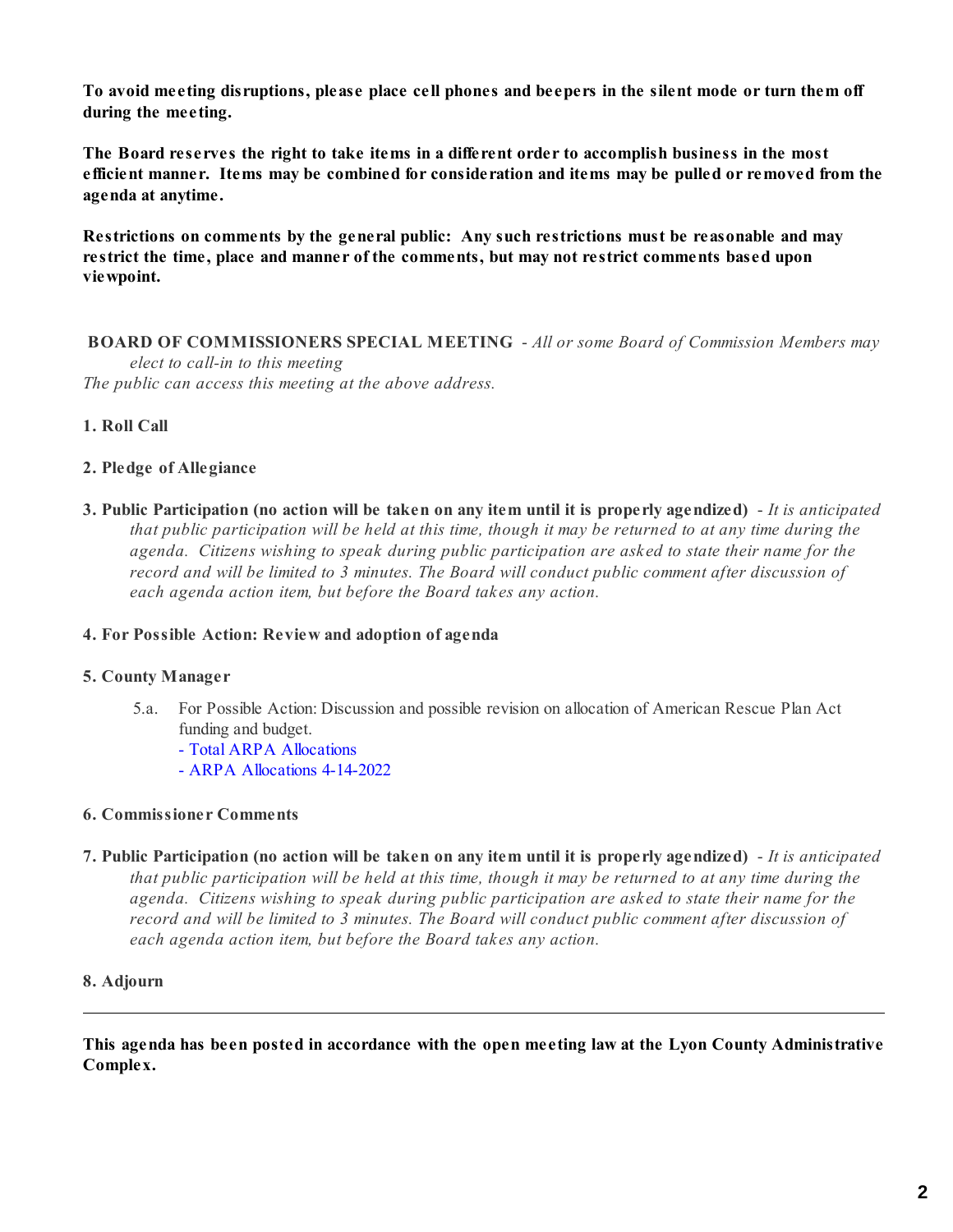**Lyon County recognizes the needs and civil rights of all persons regardless of age, race, color, religion, sex, handicap, family status, or national origin. In accordance with Federal civil rights law and U.S. Department of Agriculture (USDA) civil rights regulations and policies, the USDA, its agencies, offices, and employees, and institutions participating in or administering USDA programs are prohibited from discriminating based on race, color, national origin, religion, sex, gender identity (including gender expression), sexual orientation, disability, age, marital status, family/parental status, income derived from a public assistance program, political beliefs, or reprisal or retaliation for prior civil rights activity, in any program or activity conducted or funded by USDA (not all bases apply to all programs). Remedies and complaint filing deadlines vary by program or incident.**

**Persons with disabilities who require alternate means of communication for program information (e.g., Braille, large print, audiotape, American Sign Language, etc.) should contact the responsible agency or USDA's TARGET Center at (202) 720-2600 (voice and T) or contact USDA through the Federal Relay Service at (800) 877-8339. Additionally, program information may be made available in languages other than English.**

**To file a program discrimination complaint, complete the USDA Program Discrimination Complaint Form, AD-3027, found on-line at [http://www.ascr.usda.gov/complaint\\_filing\\_cust.html](http://www.ascr.usda.gov/complaint_filing_cust.html) and at any USDA office or write a letter addressed to USDA and provide in the letter all of the information requested in the form. To request a copy of the complaint form, call (866) 632-9992. Submit your completed form or letter to USDA by: (1) Mail: U.S. Department of Agriculture, Office of the Assistant Secretary for Civil Rights, 1400 Independence Avenue, SW, Washington, DC 20250-9410; Fax: (202) 690-7442; or Email: [program.intake@usda.gov](mailto:program.intake@usda.gov)**

**T.D.D. services available through 463-2301 or 463-6620 or 911 (emergency services) notice to persons with disabilities: members of the public who are disabled and require special assistance or accommodations at the meeting are requested to notify the Commissioners'/Manager's office in writing at 27 S. Main Street, Yerington, NV 89447, or by calling (775) 463-6531 at least 24 hours in advance**

**Lyon County is an equal opportunity provider.** 

**Agenda and Backup Material is Available at [www.lyon-county.org](http://www.lyon-county.org/)**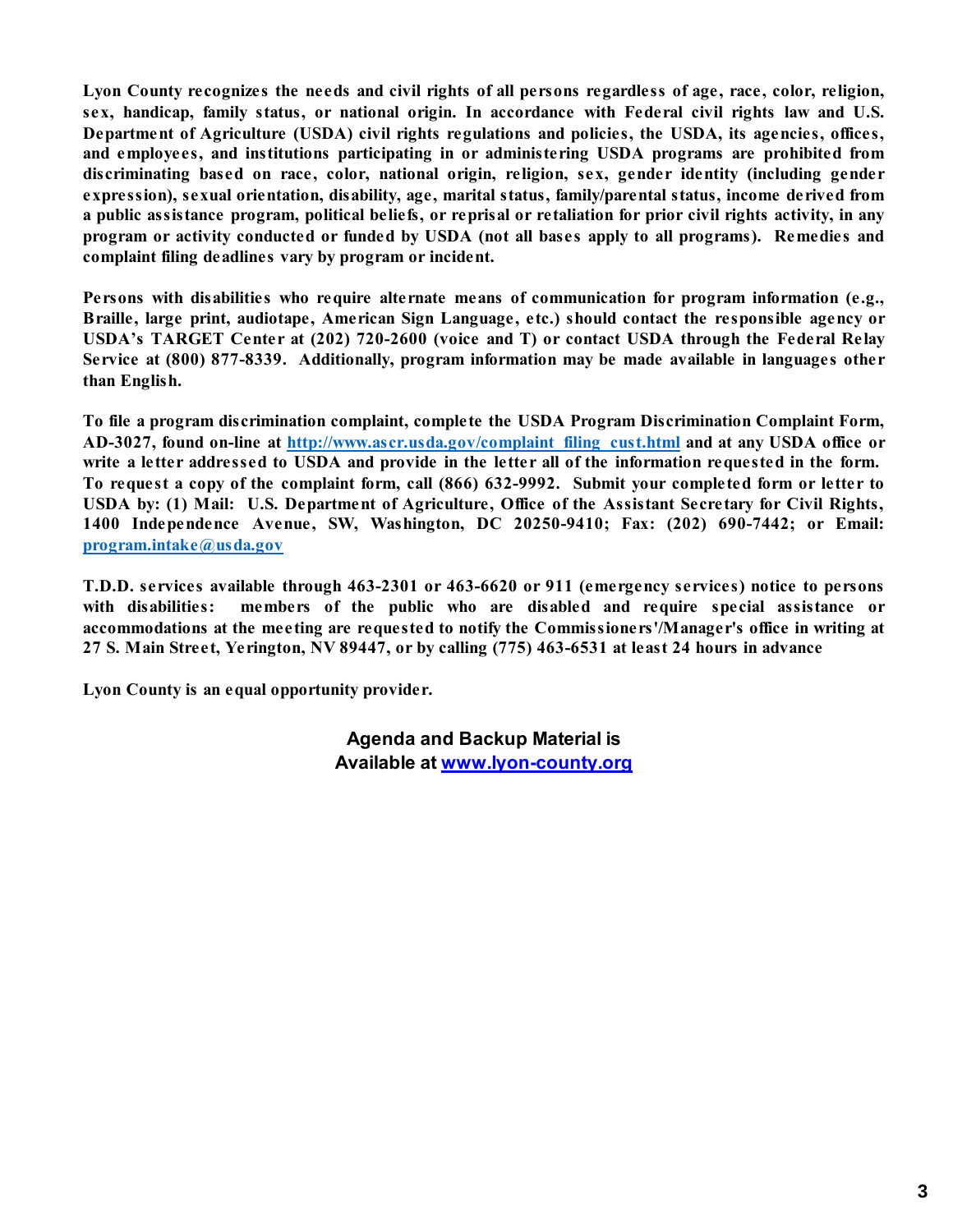# **Lyon County Board of County Commissioners Agenda Summary**

Meeting Date: May 23, 2022

**Agenda Item Number:**

5.a

## **Subject:**

For Possible Action: Discussion and possible revision on allocation of American Rescue Plan Act funding and budget.

## **Summary:**

The tentative budget and the American Rescue Plan Act (ARPA) funding allocations identified four large building projects: The Dayton Government Complex, the District Court remodel/expansion, the Fernley Justice Court remodel/expansion, and the Mound House Community Center. Unfortunately, the ARPA allocation did not include enough funding for the Fernley Justice Court remodel/expansion and the Mound House Community Center. Staff is not able to move forward on these projects with the identified funding and we can't sufficiently match from other County funds and move forward with the Dayton Government Complex and the District Court remodel/expansion.

In addition, we did not allocate any of the ARPA funding for contingency funds if County projects exceed the amount requested.

Since the second allocation was voted upon, we have received notice that the effluent disposal project for the Dayton Sewer Fund will be increasing by approximately \$700,000 for additional requirements due to dam regulations.

## **Financial Department Comments:**

I recommend that we establish at least \$400,000 in contingency in case the County projects come in higher than the original estimates. Also, we should sufficiently fund County projects.

**Approved As To Legal Form:**

**County Manager Comments:**

**Recommendation:**

## ATTACHMENTS

- [Total ARPA Allocations](https://legistarweb-production.s3.amazonaws.com/uploads/attachment/pdf/1383340/ARPA_Allocations.pdf)
- [ARPA Allocations 4-14-2022](https://legistarweb-production.s3.amazonaws.com/uploads/attachment/pdf/1383341/ARPA_Allocations_as_of_4-14-2022.pdf)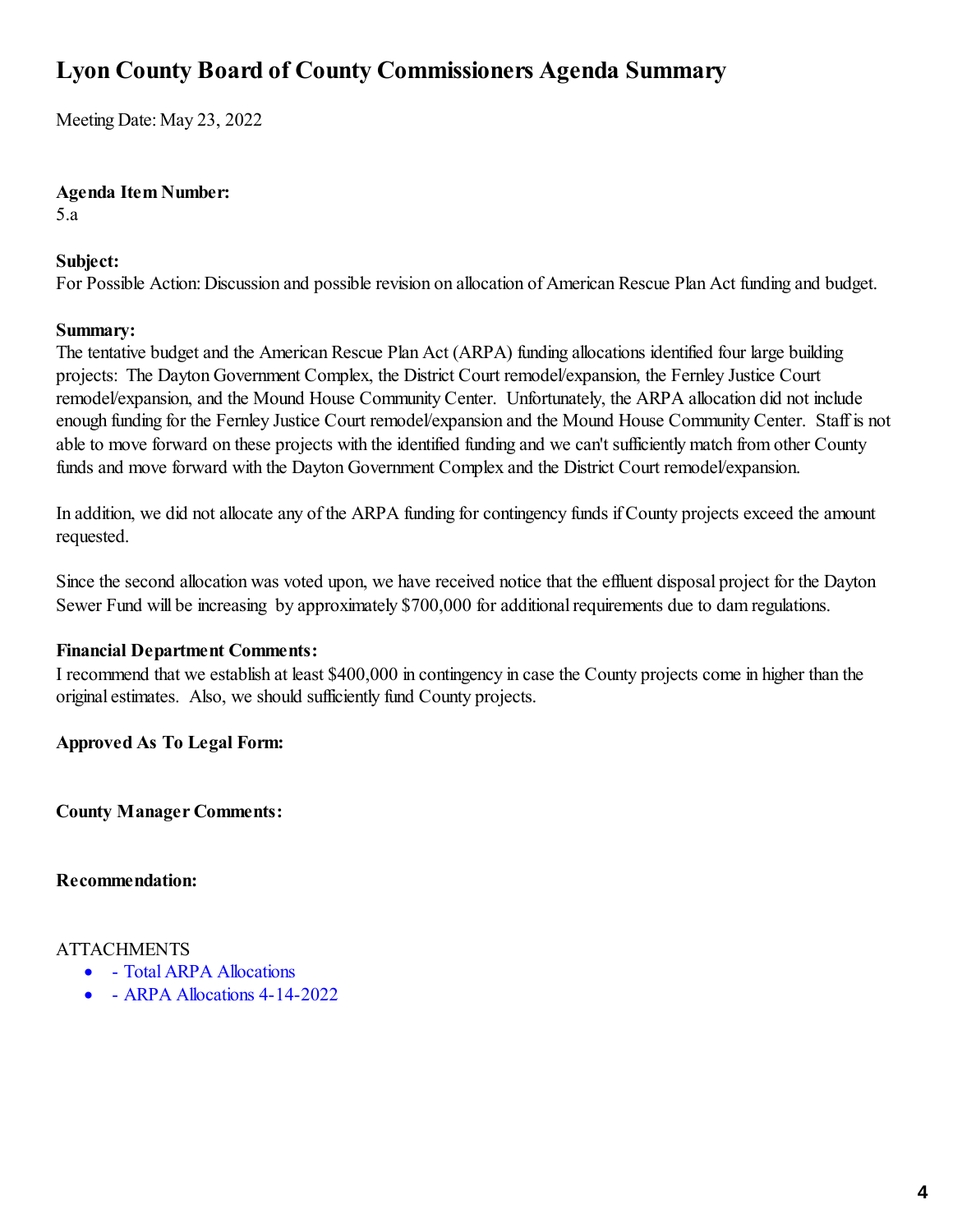## Lyon County American Rescue Plan Act Allocated Funding

#### **To respond to the COVID-19 public health emergency or**

| its negative impacts: |                                                                                                       |         |
|-----------------------|-------------------------------------------------------------------------------------------------------|---------|
| PPE & Supplies        | <b>Personal Protective Equipment and Supplies</b>                                                     | 47.500  |
|                       | Prevention in Congregate Settings (Jail)                                                              | 47,500  |
|                       | Covid Testing                                                                                         | 5,000   |
| <b>Human Services</b> | Lyon County Human Services - Indigent Assistance,<br>Child Care Assistance, Behavioral Health Support | 500,000 |

## **Provide Premium Pay for Essential Workers**

*Not recommended in this round of funding.*

| <b>Replace Lost Public Sector Revenue</b> |                                                             |           |  |  |
|-------------------------------------------|-------------------------------------------------------------|-----------|--|--|
| Parks                                     | Park Repairs & Maintenance                                  | 50,000    |  |  |
| Smith Valley Internet                     | Smith Valley Data Connectivity - Advisory Board/Library     | 8,500     |  |  |
| Willowcreek                               | Willowcreek GID Costs for Aerators and Electrical           |           |  |  |
|                                           | <b>Invest in Water, Sewer, and Broadband Infrastructure</b> |           |  |  |
| <b>SSGID</b>                              | <b>Silver Springs GID Costs</b>                             | 300,000   |  |  |
|                                           | Lyon County Utility Costs:                                  |           |  |  |
| Rolling A                                 | Rolling A Increase in Capacity                              | 1,500,000 |  |  |
| <b>RIBS</b>                               | Rapid Infiltration Basins / Effluent Disposal               | 1,500,000 |  |  |
| Lift Station 2                            | Replace Lift Station 2 with Lift Station 2A                 | 1,000,000 |  |  |

|                           | Subtotal | 5,008,500 |
|---------------------------|----------|-----------|
| <b>Allocated April 14</b> |          | 6,162,143 |

**Total 11,170,643**